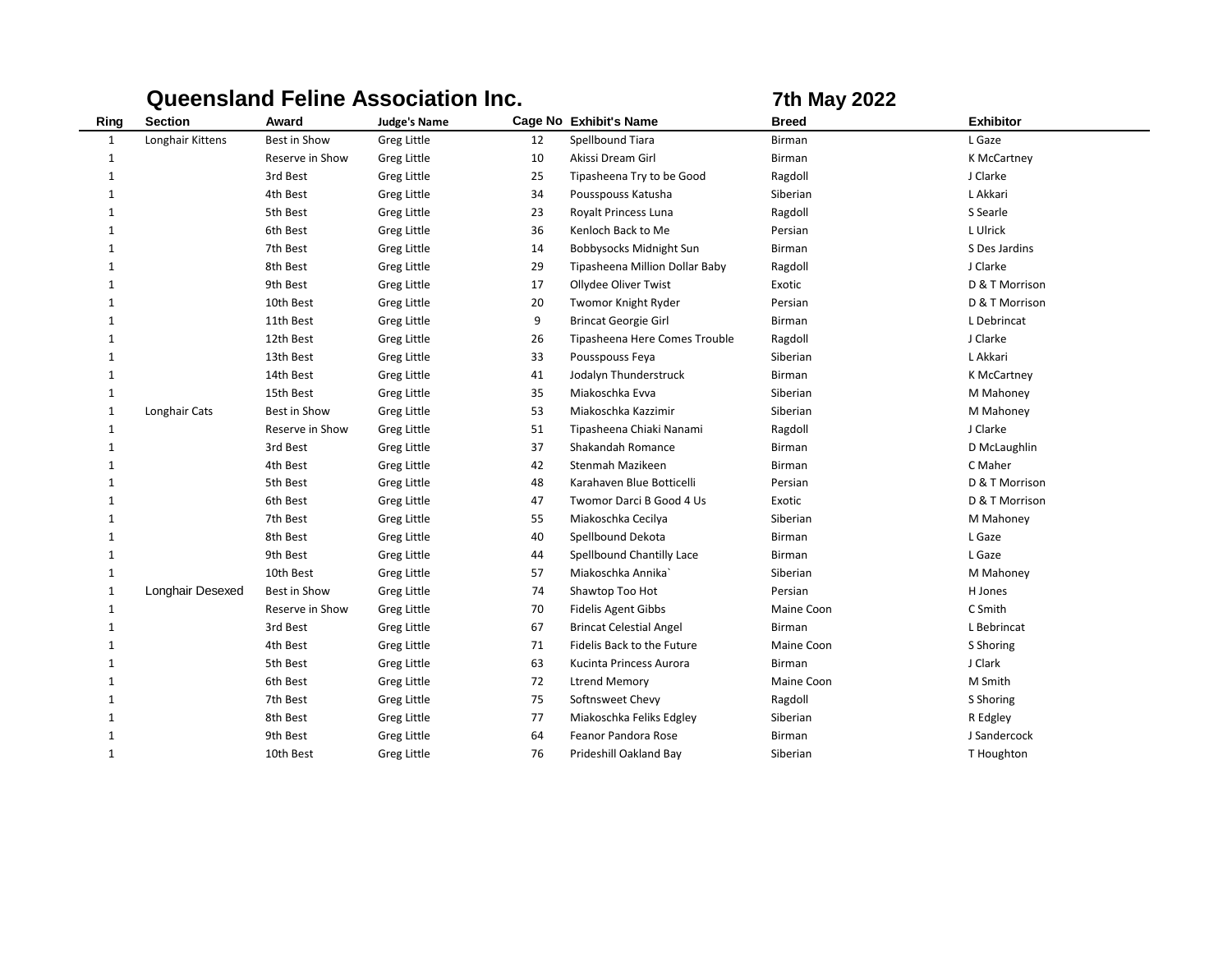|                |                  |                 | <b>Birman Cat Fanciers of Qld Inc</b> |    |                                     | <b>7th May 2022</b> |                  |
|----------------|------------------|-----------------|---------------------------------------|----|-------------------------------------|---------------------|------------------|
| Ring           | <b>Section</b>   | Award           | <b>Judge's Name</b>                   |    | <b>Exhibit's Name</b>               | <b>Breed</b>        | <b>Exhibitor</b> |
| $\overline{2}$ | Longhair Kittens | Best in Show    | Shara McKay                           | 25 | Tipasheena Try to be Good           | Ragdoll             | J Clarke         |
| $\overline{2}$ |                  | Reserve in Show | Shara McKay                           | 12 | Spellbound Tiara                    | <b>Birman</b>       | L Gaze           |
| $\overline{2}$ |                  | 3rd Best        | Shara McKay                           | 29 | Tipasheena Million Dollar Baby      | Ragdoll             | J Clarke         |
| $\overline{2}$ |                  | 4th Best        | Shara McKay                           | 34 | Pousspouss Katusha                  | Siberian            | L Akkari         |
| $\overline{2}$ |                  | 5th Best        | Shara McKay                           | 17 | Ollydee Oliver Twist                | Exotic              | D & T Morrison   |
| $\overline{2}$ |                  | 6th Best        | Shara McKay                           | 11 | Spellbound Tutu                     | <b>Birman</b>       | L Gaze           |
| $\overline{2}$ |                  | 7th Best        | Shara McKay                           | 36 | Kenloch Back to Me                  | Persian             | L Ulrick         |
| $\overline{2}$ |                  | 8th Best        | Shara McKay                           | 28 | Tipasheena My B G                   | Ragdoll             | J Clarke         |
| $\overline{2}$ |                  | 9th Best        | Shara McKay                           | 35 | Miakoschka Evva                     | Siberian            | M Mahoney        |
| $\overline{2}$ |                  | 10th Best       | Shara McKay                           | 41 | Jodalyn Thunderstruck               | <b>Birman</b>       | K McCartney      |
| $\overline{2}$ |                  | 11th Best       | Shara McKay                           | 26 | Tipasheena Here Comes Trouble       | Ragdoll             | J Clarke         |
| $\overline{2}$ |                  | 12th Best       | Shara McKay                           | 15 | Feanor Signora Viola                | <b>Birman</b>       | J Sandercock     |
| $\overline{2}$ |                  | 13th Best       | Shara McKay                           | 32 | Miakoschka Lilia                    | Siberian            | M Mahoney        |
| $\overline{2}$ |                  | 14th Best       | Shara McKay                           | 20 | Twomor Knight Ryder                 | Persian             | D & T Morrison   |
| $\overline{2}$ |                  | 15th Best       | Shara McKay                           | 9  | <b>Brincat Georgie Girl</b>         | Birman              | L Debrincat      |
| $\overline{2}$ | Longhair Cats    | Best in Show    | Shara McKay                           | 53 | Miakoschka Kazzimir                 | Siberian            | M Mahoney        |
| 2              |                  | Reserve in Show | Shara McKay                           | 44 | Spellbound Chantilly Lace           | Birman              | L Gaze           |
| $\overline{2}$ |                  | 3rd Best        | Shara McKay                           | 51 | Tipasheena Chiaki Nanami            | Ragdoll             | J Clarke         |
| $\overline{2}$ |                  | 4th Best        | Shara McKay                           | 47 | Twomor Darci B Good 4 Us            | Exotic              | D & T Morrison   |
| 2              |                  | 5th Best        | Shara McKay                           | 57 | Miakoschka Annika                   | Siberian            | M Mahoney        |
| $\overline{2}$ |                  | 6th Best        | Shara McKay                           | 48 | Karahaven Blue Botticelli           | Persian             | D & T Morrison   |
| $\overline{2}$ |                  | 7th Best        | Shara McKay                           | 45 | Stenmah Fiesty Fiona                | Birman              | C Maher          |
| $\overline{2}$ |                  | 8th Best        | Shara McKay                           | 55 | Miakoschka Cecilya                  | Siberian            | M Mahoney        |
| $\overline{2}$ |                  | 9th Best        | Shara McKay                           | 46 | <b>Brincat the Devine Miss Blue</b> | Birman              | L Debrincat      |
| $\overline{2}$ |                  | 10th Best       | Shara McKay                           | 37 | Shakandah Romance                   | Birman              | D McLaughlin     |
| $\overline{2}$ | Longhair Desexed | Best in Show    | Shara McKay                           | 74 | Shawtop Too Hot                     | Persian             | H Jones          |
| 2              |                  | Reserve in Show | Shara McKay                           | 69 | Fidelis Drops of Jupiter            | Maine Coon          | T Crocker        |
| $\overline{2}$ |                  | 3rd Best        | Shara McKay                           | 65 | Feanor Red Arrow                    | <b>Birman</b>       | J Sandercock     |
| $\overline{2}$ |                  | 4th Best        | Shara McKay                           | 75 | Softnsweet Chevy                    | Ragdoll             | S Shoring        |
| $\overline{2}$ |                  | 5th Best        | Shara McKay                           | 77 | Miakoschka Feliks Edgley            | Siberian            | R Edgley         |
| $\overline{2}$ |                  | 6th Best        | Shara McKay                           | 67 | <b>Brincat Celestial Angel</b>      | Birman              | L Bebrincat      |
| $\overline{2}$ |                  | 7th Best        | Shara McKay                           | 70 | <b>Fidelis Agent Gibbs</b>          | Maine Coon          | C Smith          |
| $\overline{2}$ |                  | 8th Best        | Shara McKay                           | 68 | Jodalyn Gidget                      | <b>Birman</b>       | K Dillon         |
| $\overline{2}$ |                  | 9th Best        | Shara McKay                           | 72 | <b>Ltrend Memory</b>                | Maine Coon          | M Smith          |
| $\overline{2}$ |                  | 10th Best       | Shara McKay                           | 63 | Kucinta Princess Aurora             | <b>Birman</b>       | J Clark          |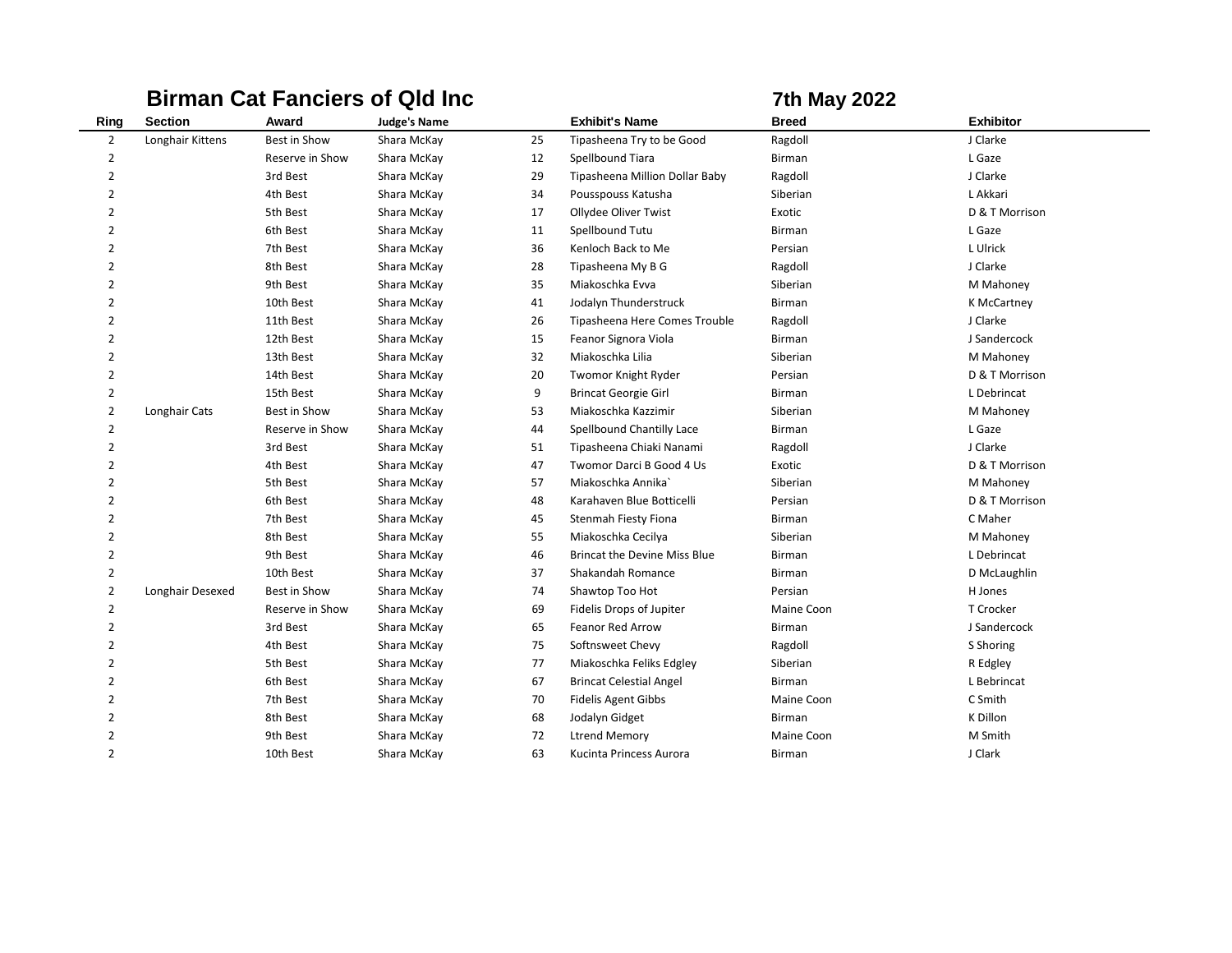### **Birman Cat Fanciers of Qld Inc**

| Ring | <b>Section</b>   | Award           | <b>Judge's Name</b>       |    | <b>Exhibit's Name</b>          | <b>Breed</b>  | <b>Exhibitor</b> |
|------|------------------|-----------------|---------------------------|----|--------------------------------|---------------|------------------|
| 3    | Longhair Kittens | Best in Show    | <b>Bernadette Roberts</b> | 17 | Ollydee Oliver Twist           | Exotic        | D & T Morrison   |
| 3    |                  | Reserve in Show | <b>Bernadette Roberts</b> | 20 | Twomor Knight Ryder            | Persian       | D & T Morrison   |
| 3    |                  | 3rd Best        | <b>Bernadette Roberts</b> | 29 | Tipasheena Million Dollar Baby | Ragdoll       | J Clarke         |
| 3    |                  | 4th Best        | <b>Bernadette Roberts</b> | 16 | Birali Yokazi                  | <b>Birman</b> | L Robinson       |
| 3    |                  | 5th Best        | <b>Bernadette Roberts</b> | 28 | Tipasheena My B G              | Ragdoll       | J Clarke         |
| 3    |                  | 6th Best        | <b>Bernadette Roberts</b> | 25 | Tipasheena Try to be Good      | Ragdoll       | J Clarke         |
| 3    |                  | 7th Best        | <b>Bernadette Roberts</b> | 11 | Spellbound Tutu                | <b>Birman</b> | L Gaze           |
| 3    |                  | 8th Best        | <b>Bernadette Roberts</b> | 14 | Bobbysocks Midnight Sun        | <b>Birman</b> | S Des Jardins    |
| 3    |                  | 9th Best        | <b>Bernadette Roberts</b> | 26 | Tipasheena Here Comes Trouble  | Ragdoll       | J Clarke         |
| 3    |                  | 10th Best       | <b>Bernadette Roberts</b> | 10 | Akissi Dream Girl              | Birman        | K McCartney      |
| 3    |                  | 11th Best       | <b>Bernadette Roberts</b> | 34 | Pousspouss Katusha             | Siberian      | L Akkari         |
| 3    |                  | 12th Best       | <b>Bernadette Roberts</b> | 33 | Pousspouss Feya                | Siberian      | L Akkari         |
| 3    |                  | 13th Best       | <b>Bernadette Roberts</b> | 23 | Royalt Princess Luna           | Ragdoll       | S Searle         |
| 3    |                  | 14th Best       | <b>Bernadette Roberts</b> | 27 | Tipasheena Princess Delilah    | Ragdoll       | J Clarke         |
| 3    |                  | 15th Best       | <b>Bernadette Roberts</b> | 35 | Miakoschka Evva                | Siberian      | M Mahoney        |
| 3    | Longhair Cats    | Best in Show    | <b>Bernadette Roberts</b> | 44 | Spellbound Chantilly Lace      | Birman        | L Gaze           |
| 3    |                  | Reserve in Show | <b>Bernadette Roberts</b> | 48 | Karahaven Blue Botticelli      | Persian       | D & T Morrison   |
| 3    |                  | 3rd Best        | <b>Bernadette Roberts</b> | 45 | <b>Stenmah Fiesty Fiona</b>    | <b>Birman</b> | C Maher          |
| 3    |                  | 4th Best        | <b>Bernadette Roberts</b> | 37 | Shakandah Romance              | Birman        | D McLaughlin     |
| 3    |                  | 5th Best        | <b>Bernadette Roberts</b> | 47 | Twomor Darci B Good 4 Us       | Exotic        | D & T Morrison   |
| 3    |                  | 6th Best        | <b>Bernadette Roberts</b> | 53 | Miakoschka Kazzimir            | Siberian      | M Mahoney        |
| 3    |                  | 7th Best        | <b>Bernadette Roberts</b> | 51 | Tipasheena Chiaki Nanami       | Ragdoll       | J Clarke         |
| 3    |                  | 8th Best        | <b>Bernadette Roberts</b> | 55 | Miakoschka Cecilya             | Siberian      | M Mahoney        |
| 3    |                  | 9th Best        | <b>Bernadette Roberts</b> | 40 | Spellbound Dekota              | <b>Birman</b> | L Gaze           |
| 3    |                  | 10th Best       | <b>Bernadette Roberts</b> | 46 | Brincat the Devine Miss Blue   | Birman        | L Debrincat      |
| 3    | Longhair Desexed | Best in Show    | <b>Bernadette Roberts</b> | 71 | Fidelis Back to the Future     | Maine Coon    | S Shoring        |
| 3    |                  | Reserve in Show | <b>Bernadette Roberts</b> | 62 | Hoshiko Chocolate Kisses       | Birman        | K Fallon         |
| 3    |                  | 3rd Best        | <b>Bernadette Roberts</b> | 75 | Softnsweet Chevy               | Ragdoll       | S Shoring        |
| 3    |                  | 4th Best        | <b>Bernadette Roberts</b> | 61 | Shakandah Sienna Rose          | <b>Birman</b> | T Erridge        |
| 3    |                  | 5th Best        | <b>Bernadette Roberts</b> | 69 | Fidelis Drops of Jupiter       | Maine Coon    | T Crocker        |
| 3    |                  | 6th Best        | <b>Bernadette Roberts</b> | 74 | Shawtop Too Hot                | Persian       | H Jones          |
| 3    |                  | 7th Best        | <b>Bernadette Roberts</b> | 77 | Miakoschka Feliks Edgley       | Siberian      | R Edgley         |
| 3    |                  | 8th Best        | <b>Bernadette Roberts</b> | 64 | Feanor Pandora Rose            | Birman        | J Sandercock     |
| 3    |                  | 9th Best        | <b>Bernadette Roberts</b> | 65 | Feanor Red Arrow               | Birman        | J Sandercock     |
| 3    |                  | 10th Best       | <b>Bernadette Roberts</b> | 67 | <b>Brincat Celestial Angel</b> | Birman        | L Debrincat      |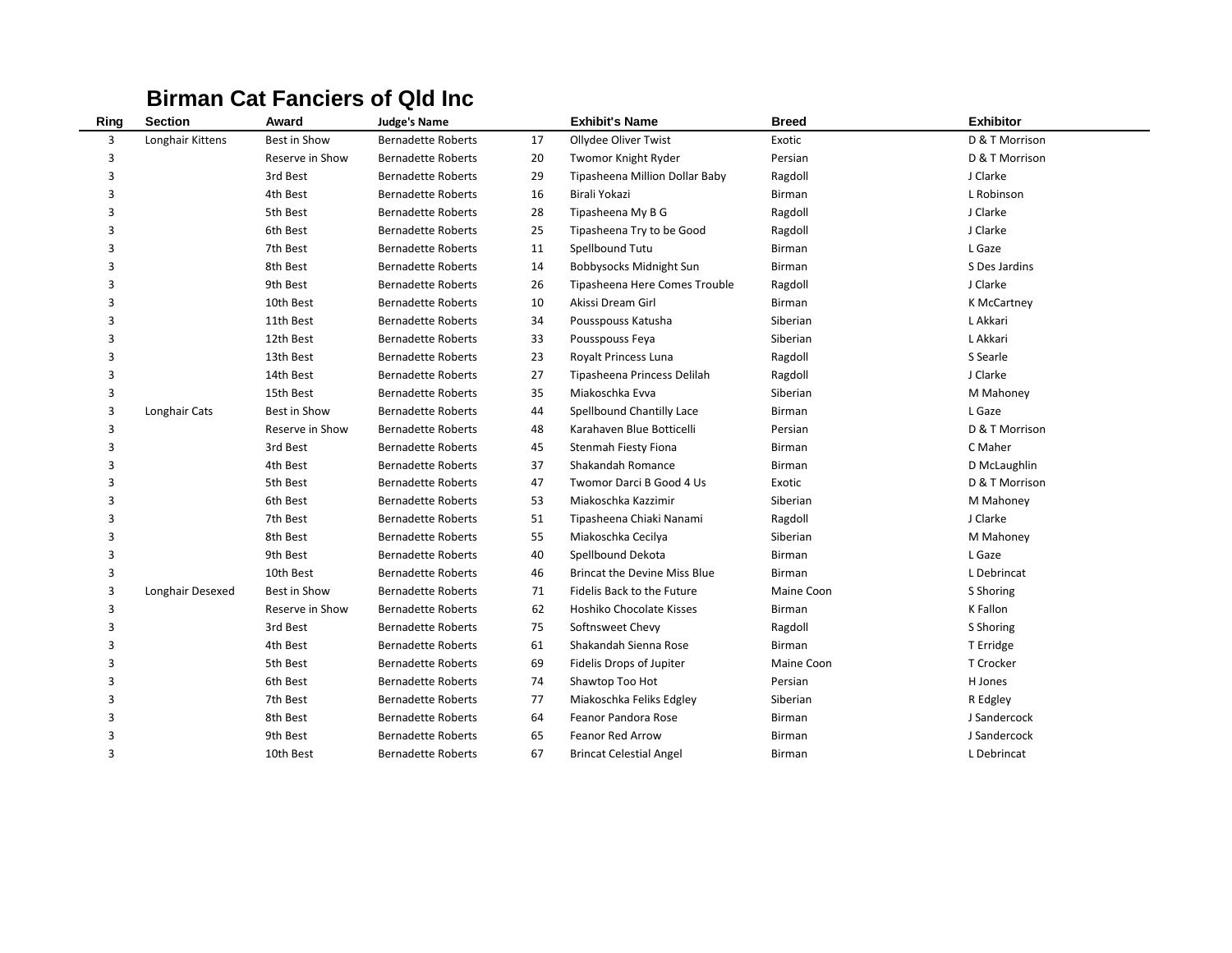|              |                          |                     | <b>Birman Cat Fanciers of Qld Inc.</b> |     |                                  | <b>7th May 2022</b> |                          |
|--------------|--------------------------|---------------------|----------------------------------------|-----|----------------------------------|---------------------|--------------------------|
| Ring         | <b>Section</b>           | Award               | <b>Judge's Name</b>                    |     | Cage No Exhibit's Name           | <b>Breed</b>        | <b>Exhibitor</b>         |
| 1            | <b>Shorthair Kittens</b> | <b>Best in Show</b> | <b>Hazel Rossiter</b>                  | 83  | Belshogar Walk of Fame           | <b>Burmese</b>      | M Thistlewaite           |
| 1            |                          | Reserve in Show     | <b>Hazel Rossiter</b>                  | 88  | Bahati Maison De Noir            | Mandalay            | C Dyett                  |
| 1            |                          | 3rd Best            | <b>Hazel Rossiter</b>                  | 90  | Babushkablue Joe Exotic          | Russian             | L Du Vallier             |
| -1           |                          | 4th Best            | <b>Hazel Rossiter</b>                  | 89  | Babushkablue Rupert              | Russian             | L Du Vallier             |
| $\mathbf{1}$ |                          | 5th Best            | Hazel Rossiter                         | 80  | Riokay In The Mood               | <b>Burmese</b>      | <b>B La Rocca</b>        |
| 1            |                          | 6th Best            | <b>Hazel Rossiter</b>                  | 102 | Catempire Lady Charlotte         | Bengal              | C Pruss                  |
| -1           |                          | 7th Best            | <b>Hazel Rossiter</b>                  | 92  | Jesseniah Tenayah                | Siamese             | L McInnes                |
| $\mathbf{1}$ |                          | 8th Best            | <b>Hazel Rossiter</b>                  | 78  | Swift Flashdance                 | Abyssinian          | M & G Clignett           |
| -1           |                          | 9th Best            | Hazel Rossiter                         | 84  | Belshogar Hollywood Stars        | <b>Burmese</b>      | M Thistlewaite           |
| 1            |                          | 10th Best           | <b>Hazel Rossiter</b>                  | 94  | Jesseniah Joya Villanelle        | Siamese             | L McInnes                |
| -1           |                          | 11th Best           | <b>Hazel Rossiter</b>                  | 95  | Nareira Murray                   | Somali              | J Yardley                |
| 1            |                          | 12th Best           | Hazel Rossiter                         | 87  | Bahati La Voiture Noire          | Mandalay            | C Dyett                  |
| $\mathbf{1}$ |                          | 13th Best           | <b>Hazel Rossiter</b>                  | 82  | Riokay Diamond's Treasure        | <b>Burmese</b>      | <b>B La Rocca</b>        |
| 1            |                          | 14th Best           | <b>Hazel Rossiter</b>                  | 81  | Riokay Diamond's Furrever        | <b>Burmese</b>      | <b>B La Rocca</b>        |
| $\mathbf{1}$ |                          | 15th Best           | <b>Hazel Rossiter</b>                  | 97  | Aztec Lady Dianna                | Tonkinese           | S Wise                   |
| 1            | <b>Shorthair Cats</b>    | Best in Show        | <b>Hazel Rossiter</b>                  | 99  | Catempire Lord Marmaduke         | Bengal              | C Pruss                  |
| 1            |                          | Reserve in Show     | <b>Hazel Rossiter</b>                  | 111 | <b>Barradene Special Legacy</b>  | Oriental            | L McInnes                |
| -1           |                          | 3rd Best            | Hazel Rossiter                         | 106 | Belshogar Argyle Diamond         | <b>Burmese</b>      | M Thistlewaite           |
| -1           |                          | 4th Best            | <b>Hazel Rossiter</b>                  | 101 | Catempire Lady Sybella           | Bengal              | C Pruss                  |
| 1            |                          | 5th Best            | <b>Hazel Rossiter</b>                  | 110 | <b>Bahati Chamber of Secrets</b> | Mandalay            | C Dyett                  |
| 1            |                          | 6th Best            | <b>Hazel Rossiter</b>                  | 112 | Jesseniah Destiny                | Oriental            | L McInnes                |
| 1            |                          | 7th Best            | <b>Hazel Rossiter</b>                  | 104 | Riokay Armanis Diamond Edition   | <b>Burmese</b>      | <b>B La Rocca</b>        |
| $\mathbf{1}$ |                          | 8th Best            | <b>Hazel Rossiter</b>                  | 100 | <b>Adelhills Danerys Passion</b> | Bengal              | C Pruss                  |
| 1            |                          | 9th Best            | <b>Hazel Rossiter</b>                  | 113 | Manis Pure Charm                 | Sphynx              | S Henriksen & R McGregor |
| 1            |                          | 10th Best           | <b>Hazel Rossiter</b>                  | 114 | Aztec Little Miss Lacie          | Tonkinese           | S Wise                   |
| 1            | <b>Shorthair Desexed</b> | Best in Show        | <b>Hazel Rossiter</b>                  | 117 | Belshogar Penny Lane             | <b>Burmese</b>      | M Thistlewaite           |
| 1            |                          | Reserve in Show     | <b>Hazel Rossiter</b>                  | 118 | Babushkablue Mr Paris            | Russian             | L Du Vallier             |
| 1            |                          | 3rd Best            | Hazel Rossiter                         | 115 | Cairocats Tango in the Dark      | Abyssinian          | G & M Clignett           |
| $\mathbf{1}$ |                          | 4th Best            | <b>Hazel Rossiter</b>                  | 120 | Uki Asha                         | Russian             | P Veness                 |
| -1           |                          | 5th Best            | <b>Hazel Rossiter</b>                  | 116 | Deneden Heidi Rose               | <b>Burmese</b>      | D Gilbert                |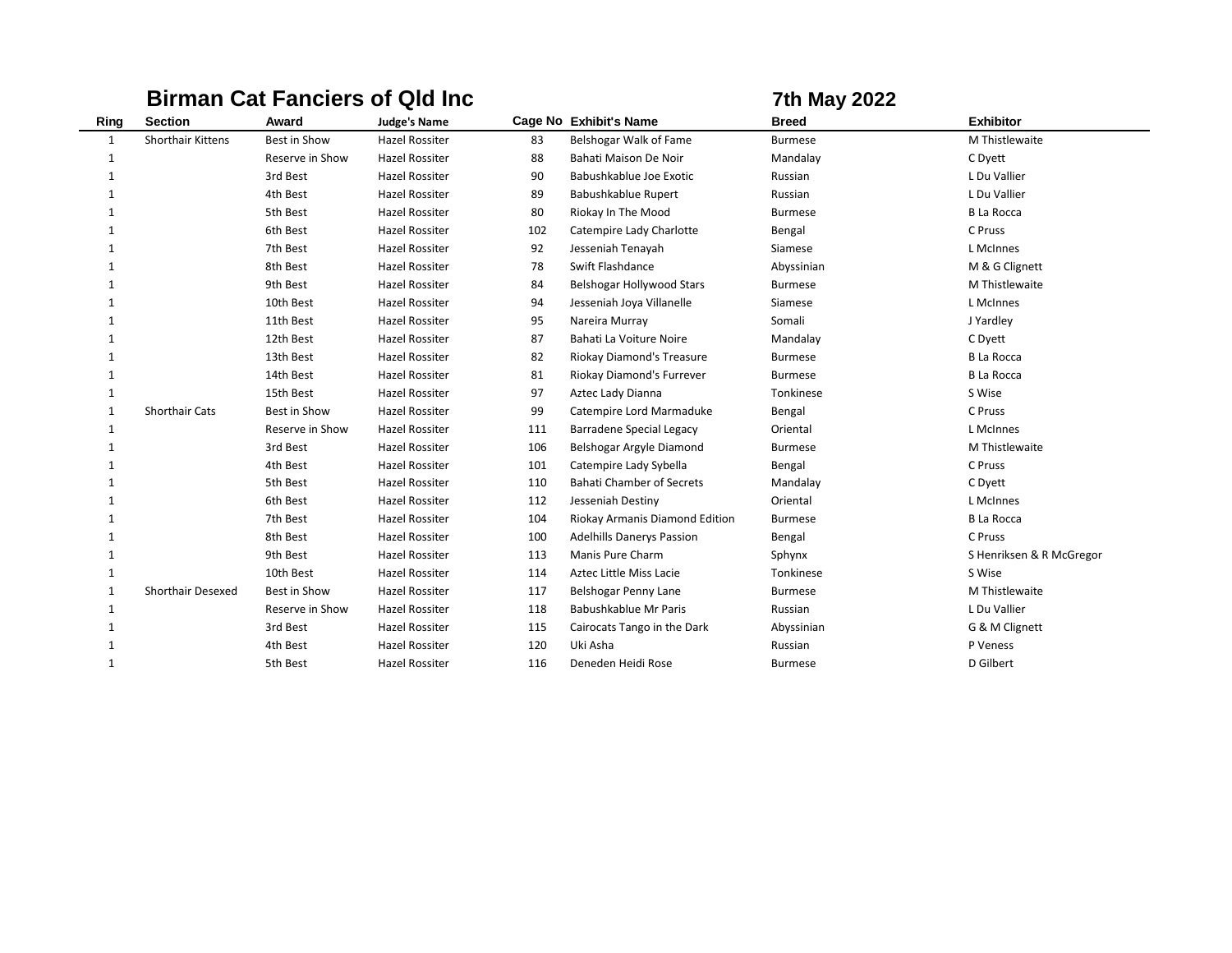|                |                          |                 | <b>Birman Cat Fanciers of Qld Inc.</b> |     |                                  | <b>7th May 2022</b>       |                          |
|----------------|--------------------------|-----------------|----------------------------------------|-----|----------------------------------|---------------------------|--------------------------|
| Ring           | <b>Section</b>           | Award           | <b>Judge's Name</b>                    |     | Cage No Exhibit's Name           | <b>Breed</b>              | <b>Exhibitor</b>         |
| $\overline{2}$ | Shorthair Kittens        | Best in Show    | Sophia Bird                            | 80  | Riokay In The Mood               | <b>Burmese</b>            | <b>B La Rocca</b>        |
| 2              |                          | Reserve in Show | Sophia Bird                            | 92  | Jesseniah Tenayah                | Siamese                   | L McInnes                |
| $\overline{2}$ |                          | 3rd Best        | Sophia Bird                            | 82  | Riokay Diamond's Treasure        | <b>Burmese</b>            | <b>B La Rocca</b>        |
| $\overline{2}$ |                          | 4th Best        | Sophia Bird                            | 88  | Bahati Maison De Noir            | Mandalay                  | C Dyett                  |
| 2              |                          | 5th Best        | Sophia Bird                            | 78  | Swift Flashdance                 | Abyssinian                | M & G Clignett           |
| $\overline{2}$ |                          | 6th Best        | Sophia Bird                            | 97  | Aztec Lady Dianna                | Tonkinese                 | S Wise                   |
| 2              |                          | 7th Best        | Sophia Bird                            | 81  | Riokay Diamond's Furrever        | <b>Burmese</b>            | <b>B</b> La Rocca        |
| $\overline{2}$ |                          | 8th Best        | Sophia Bird                            | 90  | Babushkablue Joe Exotic          | Russian                   | L Du Vallier             |
| 2              |                          | 9th Best        | Sophia Bird                            | 94  | Jesseniah Joya Villanelle        | Siamese                   | L McInnes                |
| $\overline{2}$ |                          | 10th Best       | Sophia Bird                            | 87  | Bahati La Voiture Noire          | Mandalay                  | C Dyett                  |
| 2              |                          | 11th Best       | Sophia Bird                            | 96  | Manis Just Pure Miracle          | Sphynx                    | S Henriksen & R McGregor |
| $\overline{2}$ |                          | 12th Best       | Sophia Bird                            | 84  | Belshogar Hollywood Stars        | <b>Burmese</b>            | M Thistlewaite           |
| $\overline{2}$ |                          | 13th Best       | Sophia Bird                            | 95  | Nareira Murray                   | Somali                    | J Yardley                |
| $\overline{2}$ |                          | 14th Best       | Sophia Bird                            | 102 | Catempire Lady Charlotte         | Bengal                    | C Pruss                  |
| $\overline{2}$ |                          | 15th Best       | Sophia Bird                            | 91  | Kitsinkilts Mary Poppins         | <b>Scottish Shorthair</b> | L Du Vallier             |
| $\overline{2}$ | <b>Shorthair Cats</b>    | Best in Show    | Sophia Bird                            | 105 | Belshogar Sgt Pepper's Heart     | <b>Burmese</b>            | M Thistlewaite           |
| $\overline{2}$ |                          | Reserve in Show | Sophia Bird                            | 110 | <b>Bahati Chamber of Secrets</b> | Mandalay                  | C Dyett                  |
| $\overline{2}$ |                          | 3rd Best        | Sophia Bird                            | 99  | Catempire Lord Marmaduke         | Bengal                    | C Pruss                  |
| $\overline{2}$ |                          | 4th Best        | Sophia Bird                            | 106 | Belshogar Argyle Diamond         | <b>Burmese</b>            | M Thistlewaite           |
| $\overline{2}$ |                          | 5th Best        | Sophia Bird                            | 111 | <b>Barradene Special Legacy</b>  | Oriental                  | L McInnes                |
| $\overline{2}$ |                          | 6th Best        | Sophia Bird                            | 103 | Furdinkum Rockefeller's Secret   | <b>British Shorthair</b>  | T Bill                   |
| $\overline{2}$ |                          | 7th Best        | Sophia Bird                            | 114 | Aztec Little Miss Lacie          | Tonkinese                 | S Wise                   |
| $\overline{2}$ |                          | 8th Best        | Sophia Bird                            | 107 | <b>Heartcatz Painted Storm</b>   | <b>Burmese</b>            | C Dyett                  |
| $\overline{2}$ |                          | 9th Best        | Sophia Bird                            | 101 | Catempire Lady Sybella           | Bengal                    | C Pruss                  |
| 2              |                          | 10th Best       | Sophia Bird                            | 113 | Manis Pure Charm                 | Sphynx                    | S Henriksen & R McGregor |
| $\overline{2}$ | <b>Shorthair Desexed</b> | Best in Show    | Sophia Bird                            | 115 | Cairocats Tango in the Dark      | Abyssinian                | G & M Clignett           |
| 2              |                          | Reserve in Show | Sophia Bird                            | 117 | Belshogar Penny Lane             | <b>Burmese</b>            | M Thistlewaite           |
| $\overline{2}$ |                          | 3rd Best        | Sophia Bird                            | 118 | Babushkablue Mr Paris            | Russian                   | L Du Vallier             |
| 2              |                          | 4th Best        | Sophia Bird                            | 116 | Deneden Heidi Rose               | <b>Burmese</b>            | D Gilbert                |
| $\overline{2}$ |                          | 5th Best        | Sophia Bird                            | 120 | Uki Asha                         | Russian                   | P Veness                 |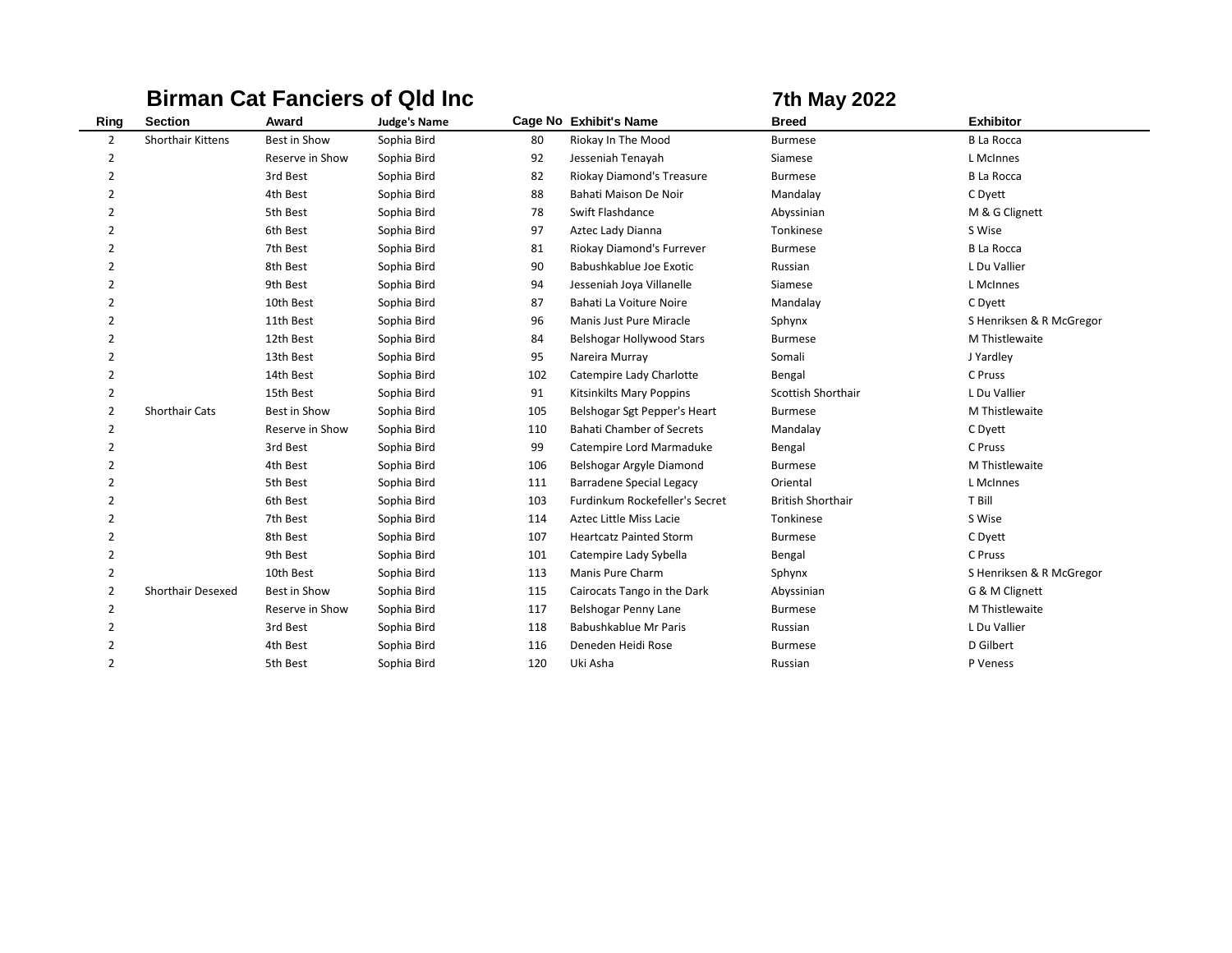# **Birman Cat Fanciers of Qld Inc <b>7th May 2022**

| Ring | <b>Section</b>           | Award           | <b>Judge's Name</b> | Cage No |                                  | <b>Breed</b>   | <b>Exhibitor</b>         |
|------|--------------------------|-----------------|---------------------|---------|----------------------------------|----------------|--------------------------|
| 3    | <b>Shorthair Kittens</b> | Best in Show    | Marisa Thistlewaite | 88      | Bahati Maison De Noir            | Mandalay       | C Dyett                  |
| 3    |                          | Reserve in Show | Marisa Thistlewaite | 96      | Manis Just Pure Miracle          | Sphynx         | S Henriksen & R McGregor |
| 3    |                          | 3rd Best        | Marisa Thistlewaite | 94      | Jesseniah Joya Villanelle        | Siamese        | L McInnes                |
| 3    |                          | 4th Best        | Marisa Thistlewaite | 85      | Riokay Princess Jewel            | <b>Burmese</b> | <b>B La Rocca</b>        |
| 3    |                          | 5th Best        | Marisa Thistlewaite | 78      | Swift Flashdance                 | Abyssinian     | M & G Clignett           |
| 3    |                          | 6th Best        | Marisa Thistlewaite | 102     | Catempire Lady Charlotte         | Bengal         | C Pruss                  |
| 3    |                          | 7th Best        | Marisa Thistlewaite | 82      | Riokay Diamond's Treasure        | <b>Burmese</b> | <b>B La Rocca</b>        |
| 3    |                          | 8th Best        | Marisa Thistlewaite | 98      | Aztec Dixie May                  | Tonkinese      | S Wise                   |
| 3    |                          | 9th Best        | Marisa Thistlewaite | 93      | Jesseniah Oscarh Valorentti      | Siamese        | L McInnes                |
| 3    |                          | 10th Best       | Marisa Thistlewaite | 92      | Jesseniah Tenayah                | Siamese        | L McInnes                |
| 3    |                          | 11th Best       | Marisa Thistlewaite | 95      | Nareira Murray                   | Somali         | J Yardley                |
| 3    |                          | 12th Best       | Marisa Thistlewaite | 87      | Bahati La Voiture Noire          | Mandalay       | C Dyett                  |
| 3    |                          | 13th Best       | Marisa Thistlewaite | 97      | Aztec Lady Dianna                | Tonkinese      | S Wise                   |
| 3    |                          | 14th Best       | Marisa Thistlewaite | 81      | Riokay Diamond's Furrever        | <b>Burmese</b> | <b>B La Rocca</b>        |
| 3    |                          | 15th Best       | Marisa Thistlewaite | 90      | Babushkablue Joe Exotic          | Russian        | L Du Vallier             |
| 3    | <b>Shorthair Cats</b>    | Best in Show    | Marisa Thistlewaite | 114     | <b>Aztec Little Miss Lacie</b>   | Tonkinese      | S Wise                   |
| 3    |                          | Reserve in Show | Marisa Thistlewaite | 101     | Catempire Lady Sybella           | Bengal         | C Pruss                  |
| 3    |                          | 3rd Best        | Marisa Thistlewaite | 112     | Jesseniah Destiny                | Oriental       | L McInnes                |
| 3    |                          | 4th Best        | Marisa Thistlewaite | 100     | <b>Adelhills Danerys Passion</b> | Bengal         | C Pruss                  |
| 3    |                          | 5th Best        | Marisa Thistlewaite | 113     | Manis Pure Charm                 | Sphynx         | S Henriksen & R McGregor |
| 3    |                          | 6th Best        | Marisa Thistlewaite | 104     | Riokay Armanis Diamond Edition   | <b>Burmese</b> | <b>B La Rocca</b>        |
| 3    |                          | 7th Best        | Marisa Thistlewaite | 99      | Catempire Lord Marmaduke         | Bengal         | C Pruss                  |
| 3    |                          | 8th Best        | Marisa Thistlewaite | 110     | <b>Bahati Chamber of Secrets</b> | Mandalay       | C Dyett                  |
| 3    |                          | 9th Best        | Marisa Thistlewaite | 107     | <b>Heartcatz Painted Storm</b>   | <b>Burmese</b> | C Dyett                  |
| 3    |                          | 10th Best       | Marisa Thistlewaite | 111     | <b>Barradene Special Legacy</b>  | Oriental       | L McInnes                |
| 3    | Shorthair Desexed        | Best in Show    | Marisa Thistlewaite | 115     | Cairocats Tango in the Dark      | Abyssinian     | G & M Clignett           |
| 3    |                          | Reserve in Show | Marisa Thistlewaite | 118     | Babushkablue Mr Paris            | Russian        | L Du Vallier             |
| 3    |                          | 3rd Best        | Marisa Thistlewaite | 116     | Deneden Heidi Rose               | <b>Burmese</b> | D Gilbert                |
| 3    |                          | 4th Best        | Marisa Thistlewaite | 120     | Uki Asha                         | Russian        | P Veness                 |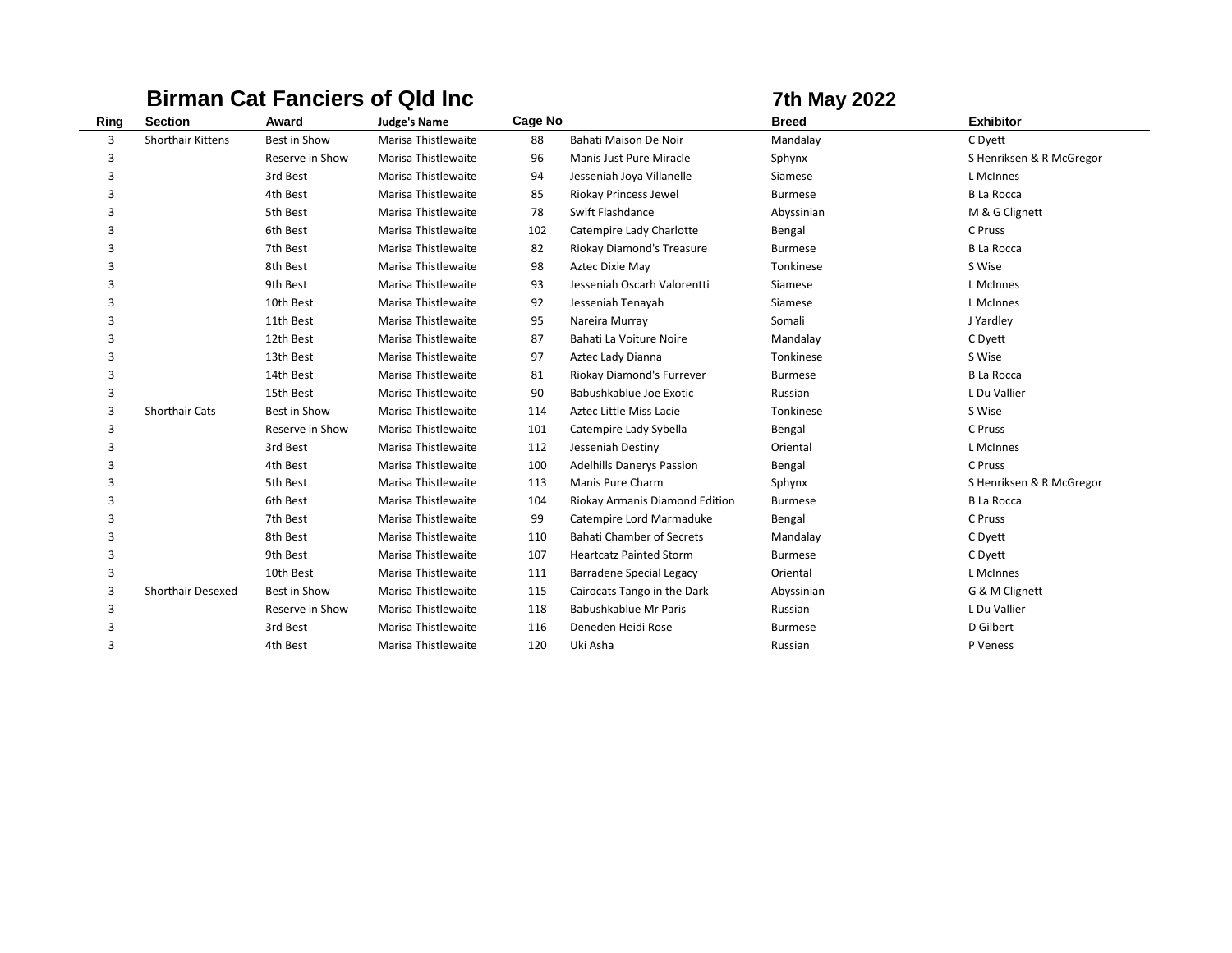# **Birman Cat Fanciers of Qld Inc <b>7th May 2022**

| Ring | <b>Section</b>             | Award           | <b>Judge's Name</b>   | Cage No |                                     | <b>Breed</b> | <b>Exhibitor</b> |
|------|----------------------------|-----------------|-----------------------|---------|-------------------------------------|--------------|------------------|
| SP   | <b>Birman Kittens</b>      | Best in Show    | Hazel Rossiter        | 12      | Spellbound Tiara                    | Birman       | L Gaze           |
| SP   |                            | Reserve in Show | <b>Hazel Rossiter</b> | 9       | <b>Brincat Georgie Girl</b>         | Birman       | L Debrincat      |
| SP   |                            | 3rd Best        | <b>Hazel Rossiter</b> | 15      | Feanor Signora Viola                | Birman       | J Sandercock     |
| SP   |                            | 4th Best        | Hazel Rossiter        | 16      | Birali Yokazi                       | Birman       | L Robinson       |
| SP   |                            | 5th Best        | Hazel Rossiter        | 13      | Maisondeshat Champagne              | Birman       | D McLaughlin     |
| SP   |                            | 6th Best        | Hazel Rossiter        | 14      | Bobbysocks Midnight Sun             | Birman       | S Des Jardins    |
| SP   |                            | 7th Best        | <b>Hazel Rossiter</b> | 11      | Spellbound Tutu                     | Birman       | L Gaze           |
| SP   |                            | 8th Best        | <b>Hazel Rossiter</b> | 41      | Jodalyn Thunderstruck               | Birman       | K McCartney      |
| SP   |                            | 9th Best        | <b>Hazel Rossiter</b> | 10      | Akissi Dream Girl                   | Birman       | K McCartney      |
| SP   | <b>Birman Cats</b>         | Best in Show    | Hazel Rossiter        | 44      | Spellbound Chantilly Lace           | Birman       | L Gaze           |
| SP   |                            | Reserve in Show | Hazel Rossiter        | 40      | Spellbound Dekota                   | Birman       | L Gaze           |
| SP   |                            | 3rd Best        | Hazel Rossiter        | 37      | Shakandah Romance                   | Birman       | D McLaughlin     |
| SP   |                            | 4th Best        | Hazel Rossiter        | 43      | Nicsha Divani                       | Birman       | M Mahoney        |
| SP   |                            | 5th Best        | <b>Hazel Rossiter</b> | 42      | Stenmah Mazikeen                    | Birman       | C Maher          |
| SP   |                            | 6th Best        | <b>Hazel Rossiter</b> | 38      | <b>Bobbysocks Beatrix</b>           | Birman       | D Figg           |
| SP   |                            | 7th Best        | <b>Hazel Rossiter</b> | 39      | Sarikamajik Angelina                | Birman       | J Lewis          |
| SP   |                            | 8th Best        | <b>Hazel Rossiter</b> | 45      | Stenmah Fiesty Fiona                | Birman       | C Maher          |
| SP   |                            | 9th Best        | <b>Hazel Rossiter</b> | 46      | <b>Brincat the Devine Miss Blue</b> | Birman       | L Debrincat      |
| SP   | <b>Birman Desexed</b>      | Best in Show    | Hazel Rossiter        | 60      | Hoshiko Mister Spock                | Birman       | K Fallon         |
| SP   |                            | Reserve in Show | Hazel Rossiter        | 61      | Shakandah Sienna Rose               | Birman       | T Erridge        |
| SP   |                            | 3rd Best        | Hazel Rossiter        | 63      | Kucinta Princess Aurora             | Birman       | J Clark          |
| SP   |                            | 4th Best        | Hazel Rossiter        | 64      | Feanor Pandora Rose                 | Birman       | J Sandercock     |
| SP   |                            | 5th Best        | Hazel Rossiter        | 65      | <b>Feanor Red Arrow</b>             | Birman       | J Sandercock     |
| SP   |                            | 6th Best        | <b>Hazel Rossiter</b> | 68      | Jodalyn Gidget                      | Birman       | K Dillon         |
| SP   |                            | 7th Best        | Hazel Rossiter        | 67      | <b>Brincat Celestial Angel</b>      | Birman       | L Bebrincat      |
| SP   |                            | 8th Best        | Hazel Rossiter        | 66      | Akissi Some Kinda Fun               | Birman       | S Des Jardins    |
| SP   |                            | 9th Best        | Hazel Rossiter        | 62      | Hoshiko Chocolate Kisses            | Birman       | K Fallon         |
| SP   | <b>OVERALL TOP BIRMANS</b> | Best in Show    | Hazel Rossiter        | 44      | Spellbound Chantilly Lace           | Birman       | L Gaze           |
| SP   |                            | Reserve in Show | Hazel Rossiter        | 60      | Hoshiko Mister Spock                | Birman       | K Fallon         |
| SP   |                            | 3rd Best        | <b>Hazel Rossiter</b> | 12      | Spellbound Tiara                    | Birman       | L Gaze           |
| SP   |                            | 4th Best        | Hazel Rossiter        | 40      | Spellbound Dekota                   | Birman       | L Gaze           |
| SP   |                            | 5th Best        | <b>Hazel Rossiter</b> | 61      | Shakandah Sienna Rose               | Birman       | T Erridge        |
| SP   |                            | 6th Best        | Hazel Rossiter        | 37      | Shakandah Romance                   | Birman       | D McLaughlin     |
| SP   |                            | 7th Best        | <b>Hazel Rossiter</b> | 43      | Nicsha Divani                       | Birman       | M Mahoney        |
| SP   |                            | 8th Best        | Hazel Rossiter        | 9       | <b>Brincat Georgie Girl</b>         | Birman       | L Debrincat      |
| SP   |                            | 9th Best        | Hazel Rossiter        | 42      | Stenmah Mazikeen                    | Birman       | C Maher          |
| SP   |                            | 10th Best       | Hazel Rossiter        | 38      | <b>Bobbysocks Beatrix</b>           | Birman       | D Figg           |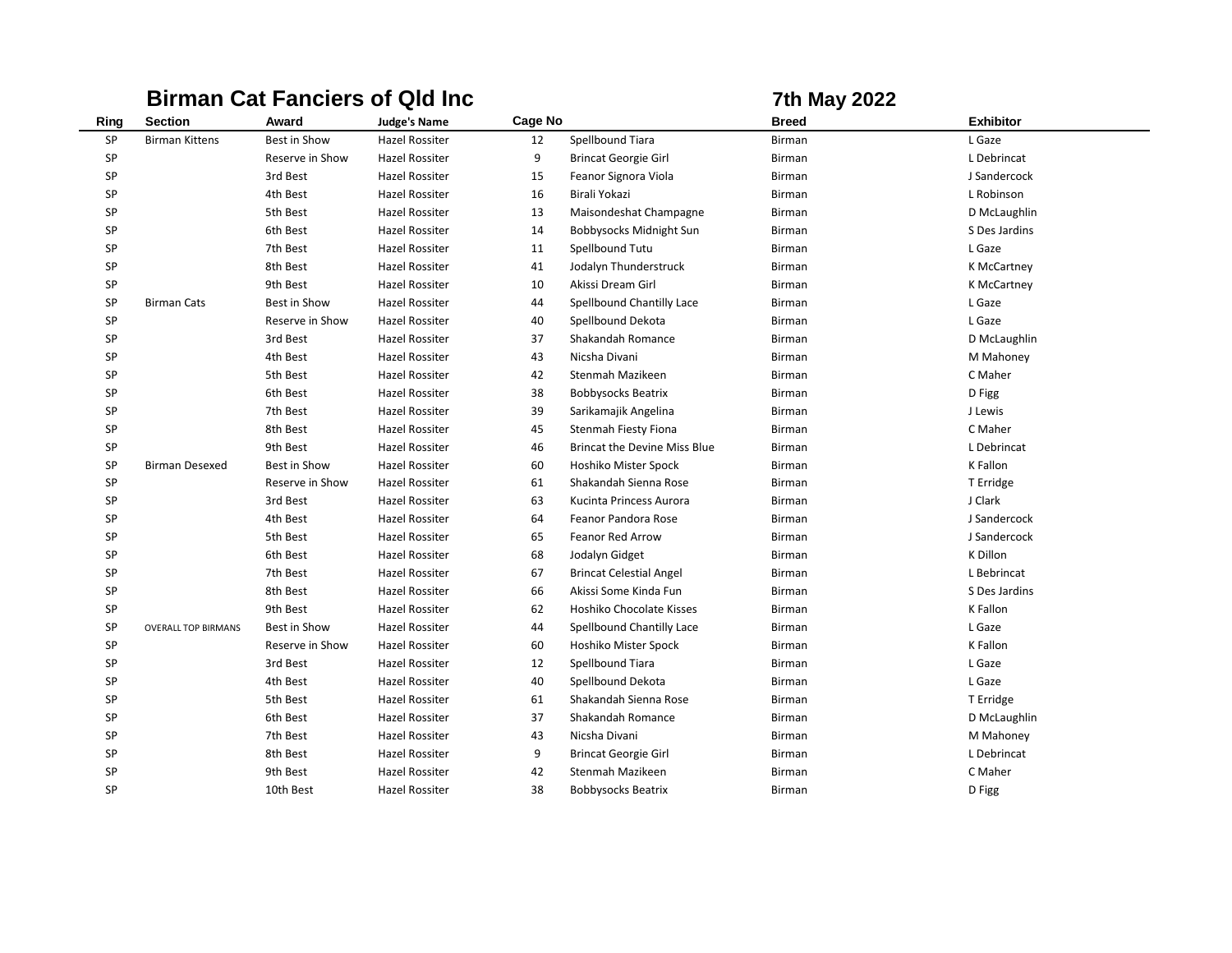|                |                |                 | <b>Birman Cat Fanciers of Qld Inc.</b> |                |                           | <b>7th May 2022</b> |                  |
|----------------|----------------|-----------------|----------------------------------------|----------------|---------------------------|---------------------|------------------|
| Ring           | <b>Section</b> | Award           | <b>Judge's Name</b>                    |                | <b>Exhibit's Name</b>     | <b>Breed</b>        | <b>Exhibitor</b> |
| $\mathbf{1}$   | Companions     | Best in Show    | <b>Greg Little</b>                     | $\overline{2}$ | Michelangelo              | Companion           | L Du Vallier     |
|                |                | Reserve in Show | Greg Little                            | 5              | <b>Bradley</b>            | Companion           | J Yardley        |
|                |                | 3rd Best        | <b>Greg Little</b>                     | $\mathbf{1}$   | Mirabella                 | Companion           | L Du Vallier     |
|                |                | 4th Best        | Greg Little                            | 6              | Mr Evel Knievel           | Companion           | L Du Vallier     |
|                |                | 5th Best        | Greg Little                            | 4              | Miracle Lazarus           | Companion           | L Du Vallier     |
|                |                | 6th Best        | Greg Little                            | $\overline{7}$ | Cleopatra                 | Companion           | L Du Vallier     |
|                |                | 7th Best        | Greg Little                            | 3              | Master Abominable Smowman | Companion           | L Du Vallier     |
|                |                | 8th Best        | Greg Little                            | 8              | Mr Frosty                 | Companion           | L Du Vallier     |
|                |                |                 |                                        |                |                           |                     |                  |
| 2              | Companions     | Best in Show    | Marisa Thistlewaite                    | 6              | Mr Evel Knievel           | Companion           | L Du Vallier     |
| 2              |                | Reserve in Show | Marisa Thistlewaite                    | 7              | Cleopatra                 | Companion           | L Du Vallier     |
| 2              |                | 3rd Best        | Marisa Thistlewaite                    | 5              | <b>Bradley</b>            | Companion           | J Yardley        |
| 2              |                | 4th Best        | Marisa Thistlewaite                    | 4              | Miracle Lazarus           | Companion           | L Du Vallier     |
| $\overline{2}$ |                | 5th Best        | Marisa Thistlewaite                    | $\mathbf{1}$   | Mirabella                 | Companion           | L Du Vallier     |
| $\overline{2}$ |                | 6th Best        | Marisa Thistlewaite                    | 8              | Mr Frosty                 | Companion           | L Du Vallier     |
| $\overline{2}$ |                | 7th Best        | Marisa Thistlewaite                    | $\overline{2}$ | Michelangelo              | Companion           | L Du Vallier     |
|                |                |                 |                                        |                |                           |                     |                  |
| 3              | Companions     | Best in Show    | <b>Bernadette Roberts</b>              | 3              | Master Abominable Smowman | Companion           | L Du Vallier     |
| 3              |                | Reserve in Show | <b>Bernadette Roberts</b>              | 5              | <b>Bradley</b>            | Companion           | J Yardley        |
| 3              |                | 3rd Best        | <b>Bernadette Roberts</b>              | $\overline{7}$ | Cleopatra                 | Companion           | L Du Vallier     |
|                |                | 4th Best        | <b>Bernadette Roberts</b>              | 8              | Mr Frosty                 | Companion           | L Du Vallier     |
| 3              |                | 5th Best        | <b>Bernadette Roberts</b>              | 2              | Michelangelo              | Companion           | L Du Vallier     |